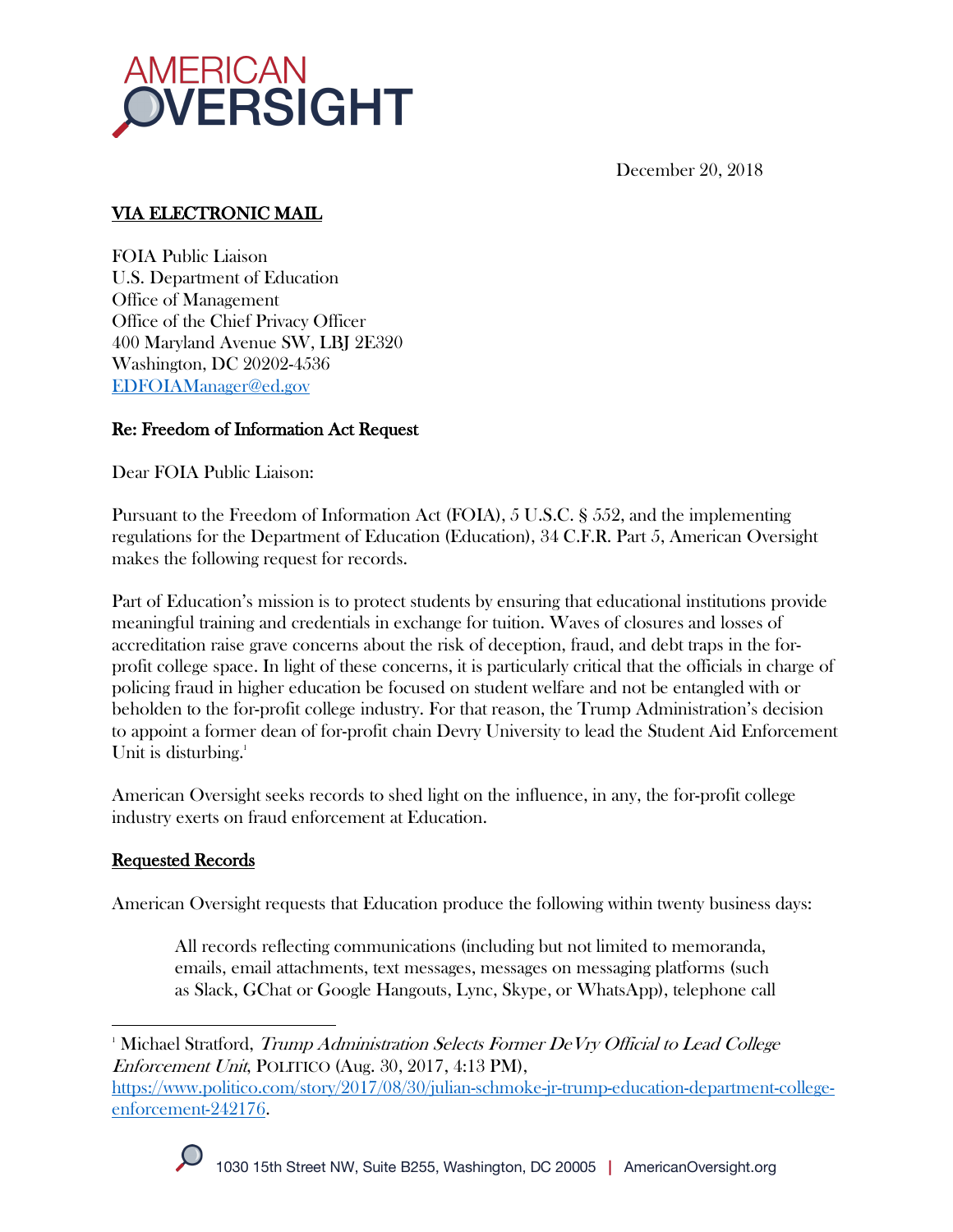logs, calendar invitations, and calendar entries) between Julian Schmoke Jr. and any person or entity using an email address ending in .mail.house.gov, .senate.gov, .com, .org, .edu, .net, .mail, or .co. This request includes records on which Mr. Schmoke was included by carbon copy (cc) or blind carbon copy (bcc).

American Oversight requests records from August 1, 2017, to the date the search is conducted.

In addition to the records requested above, American Oversight also requests records describing the processing of this request, including records sufficient to identify search terms used and locations and custodians searched and any tracking sheets used to track the processing of this request. If your agency uses FOIA questionnaires or certifications completed by individual custodians or components to determine whether they possess responsive materials or to describe how they conducted searches, we also request any such records prepared in connection with the processing of this request.

American Oversight seeks all responsive records regardless of format, medium, or physical characteristics. In conducting your search, please understand the terms "record," "document," and "information" in their broadest sense, to include any written, typed, recorded, graphic, printed, or audio material of any kind. We seek records of any kind, including electronic records, audiotapes, videotapes, and photographs, as well as letters, emails, facsimiles, telephone messages, voice mail messages and transcripts, notes, or minutes of any meetings, telephone conversations or discussions. Our request includes any attachments to these records. No category of material should be omitted from search, collection, and production.

Please search all records regarding agency business. You may not exclude searches of files or emails in the personal custody of your officials, such as personal email accounts. Records of official business conducted using unofficial systems or stored outside of official files are subject to the Federal Records Act and  $\rm FOLA.$ <sup>2</sup> It is not adequate to rely on policies and procedures that require officials to move such information to official systems within a certain period of time; American Oversight has a right to records contained in those files even if material has not yet been moved to official systems or if officials have, through negligence or willfulness, failed to meet their obligations.<sup>3</sup>

<sup>&</sup>lt;sup>2</sup> See Competitive Enter. Inst. v. Office of Sci. & Tech. Policy, 827 F.3d 145, 149–50 (D.C. Cir. 2016); cf. Judicial Watch, Inc. v. Kerry, 844 F.3d 952, 955–56 (D.C. Cir. 2016). 3

<sup>&</sup>lt;sup>3</sup> See Competitive Enter. Inst. v. Office of Sci. & Tech. Policy, No. 14-cv-765, slip op. at 8 (D.D.C. Dec. 12, 2016) ("The Government argues that because the agency had a policy requiring [the official] to forward all of his emails from his [personal] account to his business email, the [personal] account only contains duplicate agency records at best. Therefore, the Government claims that any hypothetical deletion of the [personal account] emails would still leave a copy of those records intact in [the official's] work email. However, policies are rarely followed to perfection by anyone. At this stage of the case, the Court cannot assume that each and every workrelated email in the [personal] account was duplicated in [the official's] work email account." (citations omitted)).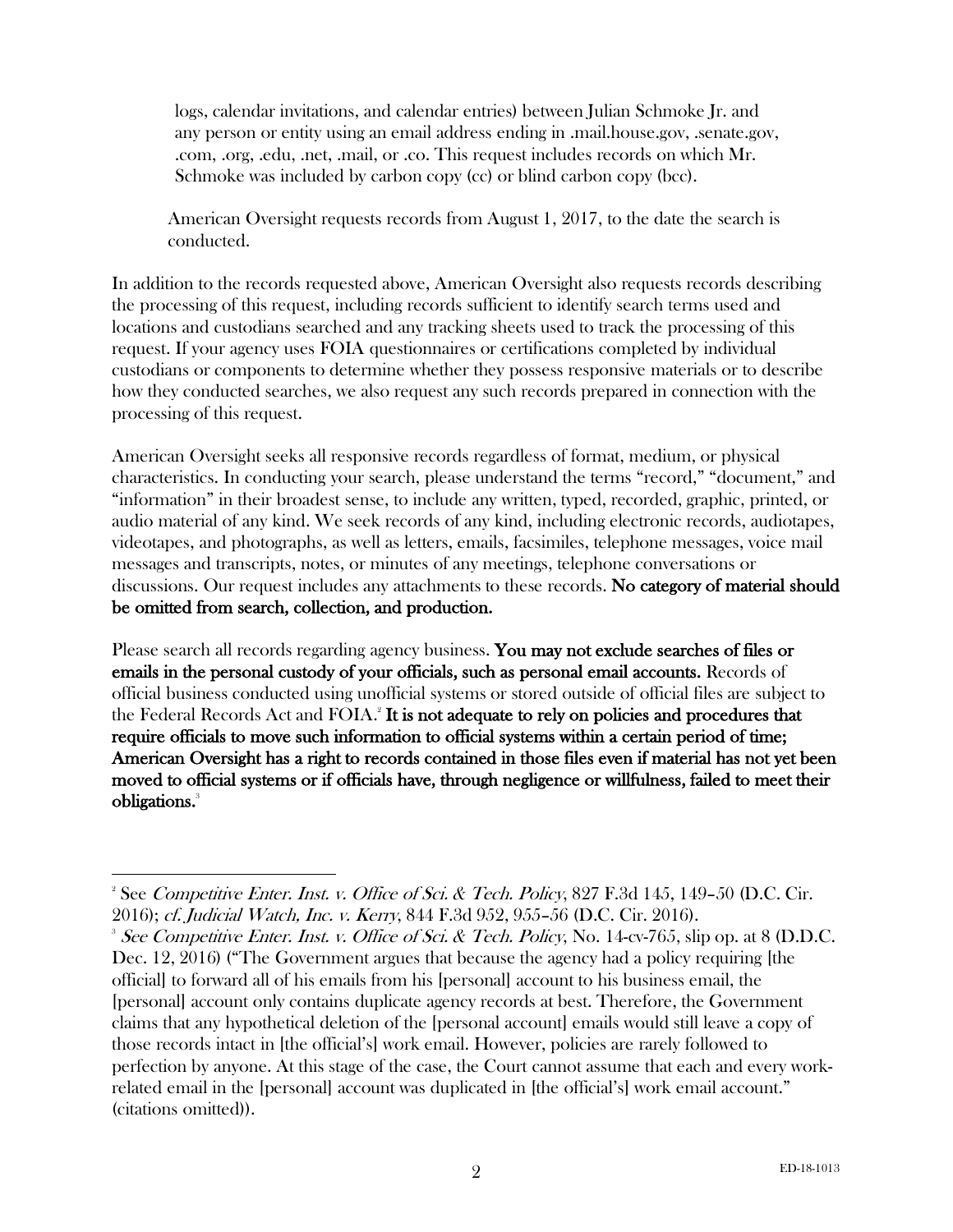In addition, please note that in conducting a "reasonable search" as required by law, you must employ the most up-to-date technologies and tools available, in addition to searches by individual custodians likely to have responsive information. Recent technology may have rendered Education's prior FOIA practices unreasonable. In light of the government-wide requirements to manage information electronically by the end of 2016, it is no longer reasonable to rely exclusively on custodian-driven searches.4 Furthermore, agencies that have adopted the National Archives and Records Administration (NARA) Capstone program, or similar policies, now maintain emails in a form that is reasonably likely to be more complete than individual custodians' files. For example, a custodian may have deleted a responsive email from his or her email program, but Education's archiving tools would capture that email under Capstone. Accordingly, American Oversight insists that Education use the most up-to-date technologies to search for responsive information and take steps to ensure that the most complete repositories of information are searched. American Oversight is available to work with you to craft appropriate search terms. **However, custodian** searches are still required; agencies may not have direct access to files stored in .PST files, outside of network drives, in paper format, or in personal email accounts.

Under the FOIA Improvement Act of 2016, agencies must adopt a presumption of disclosure, withholding information "only if . . . disclosure would harm an interest protected by an exemption" or "disclosure is prohibited by law."5 If it is your position that any portion of the requested records is exempt from disclosure, American Oversight requests that you provide an index of those documents as required under *Vaughn v. Rosen*, 484 F.2d 820 (D.C. Cir. 1973), cert. denied, 415 U.S. 977 (1974). As you are aware, a *Vaughn* index must describe each document claimed as exempt with sufficient specificity "to permit a reasoned judgment as to whether the material is actually exempt under FOIA."<sup>6</sup> Moreover, the *Vaughn* index "must describe each document or portion thereof withheld, and for each withholding it must discuss the consequences of disclosing the sought-after information."7 Further, "the withholding agency must supply 'a relatively detailed justification, specifically identifying the reasons why a particular exemption is relevant and correlating those claims with the particular part of a withheld document to which they apply."<sup>88</sup>

In the event some portions of the requested records are properly exempt from disclosure, please disclose any reasonably segregable non-exempt portions of the requested records. If it is your position that a document contains non-exempt segments, but that those non-exempt segments are so dispersed throughout the document as to make segregation impossible, please state what portion of the document is non-exempt, and how the material is dispersed throughout the

 <sup>4</sup> Presidential Memorandum—Managing Government Records, 76 Fed. Reg. 75,423 (Nov. 28, 2011), https://obamawhitehouse.archives.gov/the-press-office/2011/11/28/presidentialmemorandum-managing-government-records; Office of Mgmt. & Budget, Exec. Office of the President, Memorandum for the Heads of Executive Departments & Independent Agencies, "Managing Government Records Directive," M-12-18 (Aug. 24, 2012), https://www.archives.gov/files/records-mgmt/m-12-18.pdf. 5

 $\delta$  FOIA Improvement Act of 2016 § 2 (Pub. L. No. 114–185).

 $6$  Founding Church of Scientology v. Bell, 603 F.2d 945, 949 (D.C. Cir. 1979).

<sup>&</sup>lt;sup>7</sup> King v. U.S. Dep't of Justice, 830 F.2d 210, 223–24 (D.C. Cir. 1987) (emphases in original).

 $8$  Id. at 224 (citing Mead Data Central, Inc. v. U.S. Dep't of the Air Force, 566 F.2d 242, 251 (D.C. Cir. 1977)).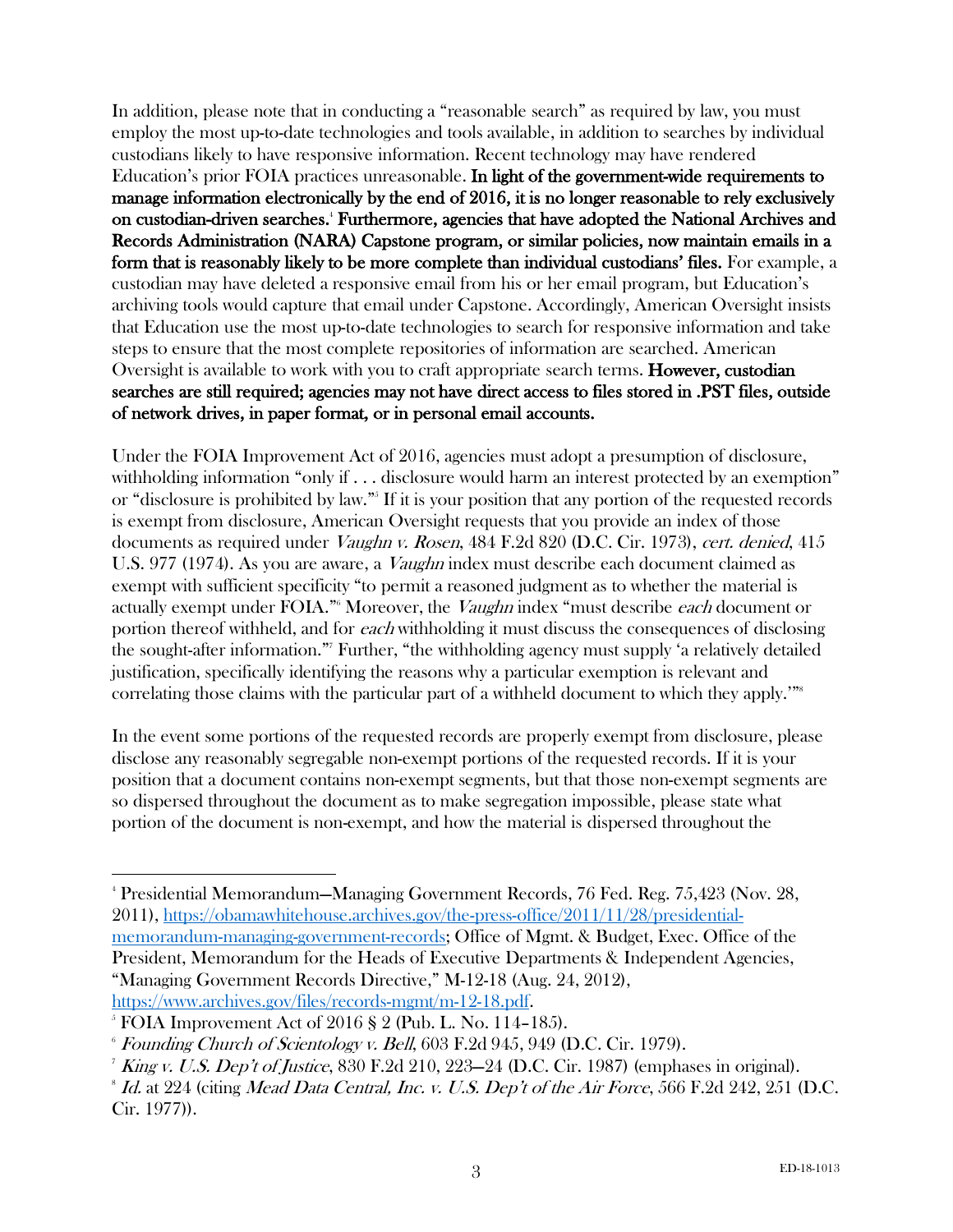document.9 Claims of nonsegregability must be made with the same degree of detail as required for claims of exemptions in a Vaughn index. If a request is denied in whole, please state specifically that it is not reasonable to segregate portions of the record for release.

You should institute a preservation hold on information responsive to this request. American Oversight intends to pursue all legal avenues to enforce its right of access under FOIA, including litigation if necessary. Accordingly, Education is on notice that litigation is reasonably foreseeable.

To ensure that this request is properly construed, that searches are conducted in an adequate but efficient manner, and that extraneous costs are not incurred, American Oversight welcomes an opportunity to discuss its request with you before you undertake your search or incur search or duplication costs. By working together at the outset, American Oversight and Education can decrease the likelihood of costly and time-consuming litigation in the future.

Where possible, please provide responsive material in electronic format by email or in PDF or TIF format on a USB drive. Please send any responsive material being sent by mail to American Oversight, 1030 15th Street NW, Suite B255, Washington, DC 20005. If it will accelerate release of responsive records to American Oversight, please also provide responsive material on a rolling basis.

# Fee Waiver Request

In accordance with 5 U.S.C.  $\S$  552(a)(4)(A)(iii) and 34 C.F.R.  $\S$  5.33(a), American Oversight requests a waiver of fees associated with processing this request for records. The subject of this request concerns the operations of the federal government, and the disclosures will likely contribute to a better understanding of relevant government operations and activities by the general public in a significant way.<sup>10</sup> Moreover, the request is primarily and fundamentally for noncommercial purposes.<sup>11</sup>

Americans owe more than \$1 trillion in student debt, and student loan debt loads directly affect both students and parents (who often co-sign loans) and indirectly affect home buying behavior and other key components of the national economy.<sup>12</sup> More than one hundred thousand students have filed claims for relief from debt incurred in connection with fraudulent or deceptive educational programs,13 showing that additional information on processes affecting the rights of such students will improve the "understanding of the public at large, as opposed to an individual or a narrow segment of interested persons."<sup>14</sup> Because little information is available about the

 $9$  Mead Data Central, 566 F.2d at 261.

 $10^{\circ}$  34 C.F.R. § 5.33(a)(1).

 $11$  34 C.F.R. § 5.33(a)(2).

 $12$  Josh Mitchell & Maya Jackson-Randall, *Student-Loan Debt Tops \$1 Trillion*, WALL ST. J. (Mar. 22, 2012, 12:46 PM),

https://www.wsj.com/articles/SB10001424052702303812904577295930047604846.<br><sup>13</sup> Andrew Kreighbaum, *Obama Student Loan Rule to Take Effect*, INSIDE HIGHER ED, Oct. 17, 2018, https://www.insidehighered.com/news/2018/10/17/more-year-later-obama-student-loan-rule- $\frac{\text{takes-effect.}}{14}$  34 C.F.R. § 5.33(b)(3).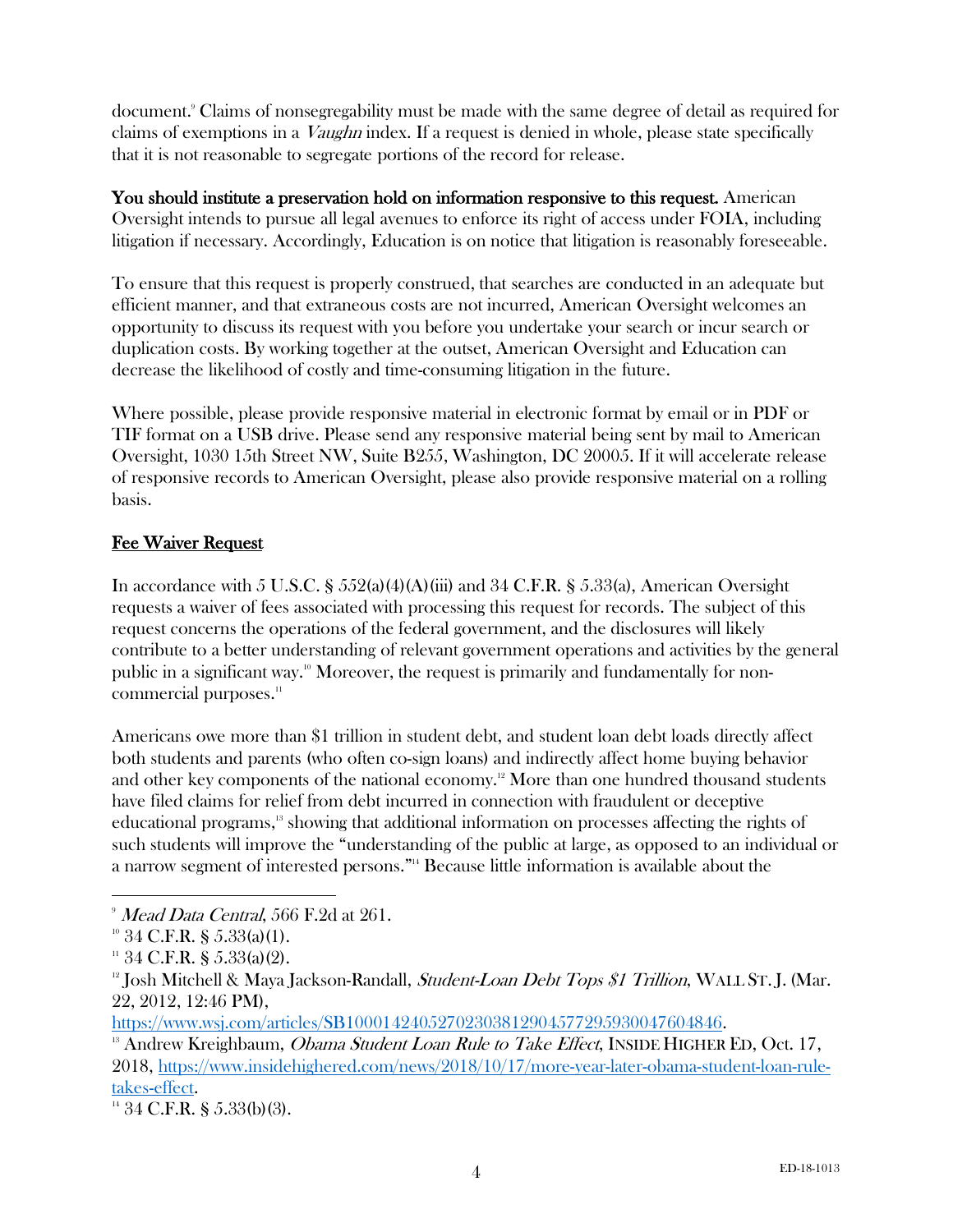decisions Education officials have made with regard to student access to these protections or to efforts to prevent and deter fraud and abuse, the requested disclosure will significantly enhance the public's understanding of key government operations and activities surrounding Education's fulfillment responsibility to protect students.<sup>15</sup> And (as described further below) American Oversight will convey information obtained through this request to the general public via its website and social media accounts.<sup>16</sup>

This request is primarily and fundamentally for non-commercial purposes.<sup>17</sup> As a  $501(c)(3)$ nonprofit, American Oversight does not have a commercial purpose and the release of the information requested is not in American Oversight's commercial interest. American Oversight's mission is to promote transparency in government, to educate the public about government activities, and to ensure the accountability of government officials. American Oversight will use the information gathered, and its analysis of it, to educate the public through reports, press releases, or other media. American Oversight will also make materials it gathers available on its website and promote their availability on social media platforms, such as Facebook and Twitter.<sup>18</sup> One example of American Oversight's demonstrated public disclosure of documents and creation of editorial content is in its "Audit the Wall" effort, where the organization is gathering and analyzing information and commenting on public releases of information related to the administration's proposed construction of a barrier along the U.S.-Mexico border.<sup>19</sup> As another example, American Oversight has received records relating to expenditures for office renovations at numerous agencies and has worked with media outlets to publicize its findings.<sup>20</sup>

Accordingly, American Oversight qualifies for a fee waiver.

### **Conclusion**

We share a common mission to promote transparency in government. American Oversight looks forward to working with your agency on this request. If you do not understand any part of this request, have any questions, or foresee any problems in fully releasing the requested records, please contact Beth France at foia@americanoversight.org or (202) 897-2465. Also, if American

 $15$  34 C.F.R. § 5.33(b)(4).

 $16$  34 C.F.R. § 5.33(b)(3).

 $17\,34$  C.F.R. § 5.33(c)(1)-(2).

 $18$  American Oversight currently has over 12,100 page likes on Facebook, and over 49,600 followers on Twitter. American Oversight, FACEBOOK,

https://www.facebook.com/weareoversight/(last visited December 20, 2018); American Oversight (@weareoversight), TWITTER, https://twitter.com/weareoversight (last visited December 20, 2018). <sup>19</sup> Audit the Wall, AMERICAN OVERSIGHT, https://www.americanoversight.org/investigation/auditthe-wall.

<sup>&</sup>lt;sup>20</sup> See, e.g., Brady Dennis & Juliet Eilperin, Scott Pruitt's \$25,000 Soundproof Phone Booth? It Actually Cost More Like \$43,000, WASH. POST, Mar. 14,

<sup>2018,</sup> https://www.washingtonpost.com/news/energy-environment/wp/2018/03/14/scott-pruitts-25000-soundproof-phone-booth-it-actually-cost-more-like-43000/?utm\_term=.c5479a61c62d;

Glenn Thrush, Emails Contradict Ben Carson's Claims About \$31,000 Dining Set for Office, N.Y. TIMES, Mar. 14, 2018, https://www.nytimes.com/2018/03/14/us/ben-carson-dining-table.html.